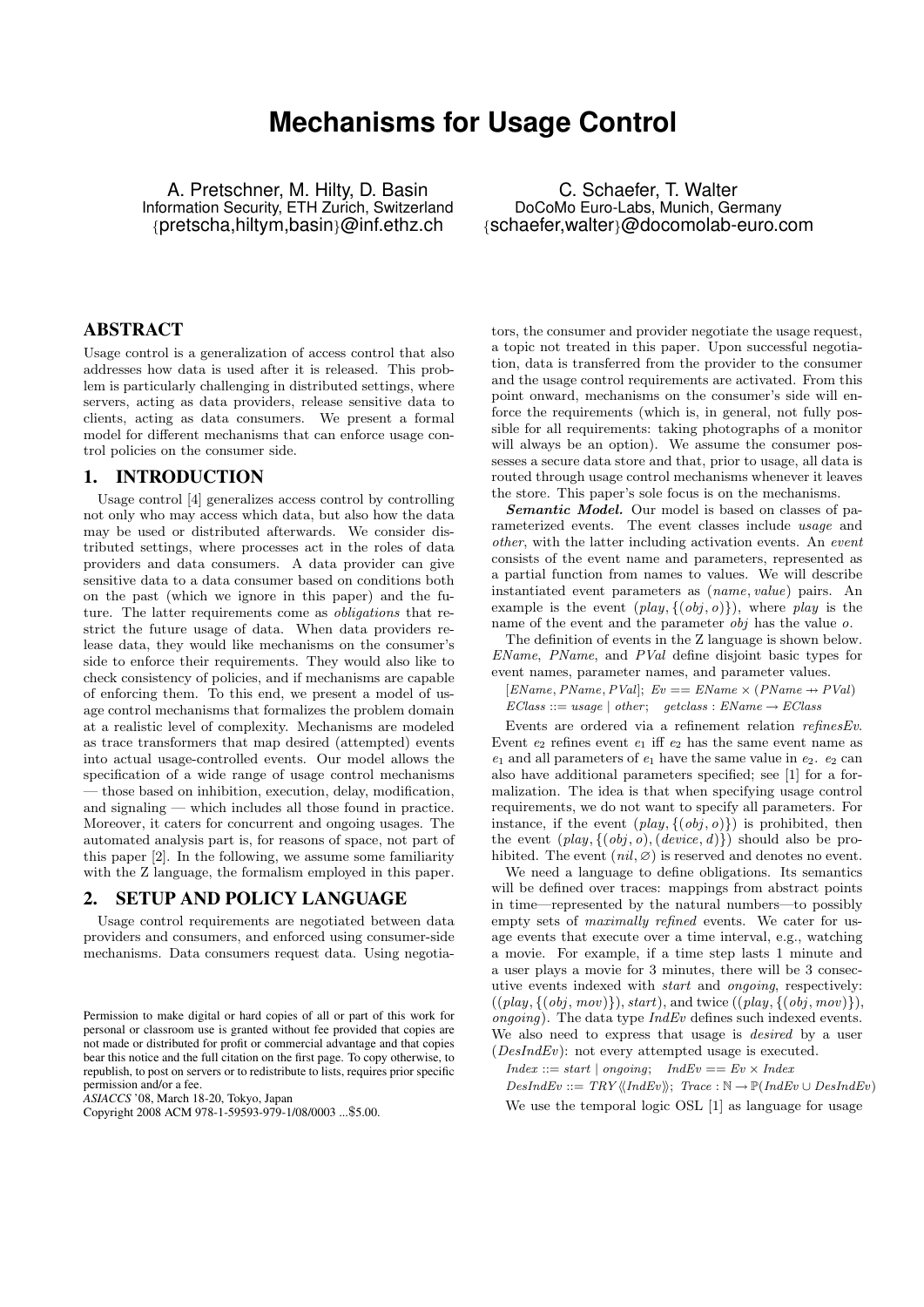control requirements. Its syntax is provided by  $\Phi^+$  (+ for future; we slightly deviate from the Z syntax).

 $\Phi^+ ::= E_{fst} \langle Ev \rangle \rangle \mid E_{all} \langle Ev \rangle \rangle \mid T_{fst} \langle Ev \rangle \rangle \mid T_{all} \langle Ev \rangle \rangle$  $\neg \Phi^+ \mid \Phi^+ \wedge \Phi^+ \mid \Phi^+ \vee \Phi^+ \mid \Phi^+ \Rightarrow \Phi^+ \mid \text{until} \langle \langle \Phi^+ \times \Phi^+ \rangle \rangle$  $always\langle\!\langle\Phi^+\rangle\!\rangle$  | after $\langle\!\langle\mathbb{N}\times\Phi^+\rangle\!\rangle$  | within $\langle\!\langle\mathbb{N}\times\Phi^+\rangle\!\rangle$  |  $\overline{during} \langle \mathbb{N} \times \Phi^+ \rangle \mid repay \langle \mathbb{N} \times \Phi^+ \rangle \rangle$  $\overline{replim} \langle \langle \mathbb{N} \times \mathbb{N} \times \mathbb{N} \times \Phi^+ \rangle \rangle$  | repuntil $\langle \langle \mathbb{N} \times \Phi^+ \times \Phi^+ \rangle \rangle$ 

We distinguish between the start of an action (syntactically:  $E_{fst}$ ; semantically: an indexed event with index start) and any lasting action (syntactically:  $E_{all}$ ; semantically: indexed events with any index).  $T_{fst}$  and  $T_{all}$  refer to the respective attempted actions drawn from set DesIndEv. When specifying events in obligations, by virtue of the refinement relation  $refinesEv$ , there is an implicit universal quantification over unmentioned parameters.  $\neg, \wedge, \vee, \Rightarrow$  have the usual semantics. Our until operator is the weak-until operator from LTL.  $after(n)$  refers to the time after n time steps.  $during$  specifies that something must constantly hold dur $i$ ing a specified time interval and *within* requires something to hold at least once during a specified time interval.

Cardinality operators restrict the number of occurrences or the duration of an action. The replim operator specifies lower and upper bounds of time steps within a fixed time interval in which a given formula holds. The repuntil operator is independent of any time interval: it limits the maximal number of times a formula holds until another formula holds (e.g., the occurrence of some event). *repmax* defines the maximal number of times a formula may hold in the indefinite future. These cardinality operators are also used to express limits on the accumulated usage time, e.g., by using  $E_{all}(e)$  as an argument for limiting the accumulated time of usage e. For instance,  $replim(20, 0, 5, E_{all}(play, \{(obj, mA)\}))$ specifies that movie  $\overline{mA}$  may be played for at most five time units during the next twenty time units. Similarly,  $\neg \text{replim}(20, 0, 2, E_{fst}(play, \{(obj, mB)\})) \Rightarrow after(25,$ 

 $E_{\text{fst}}(\text{notify}, \{(rcv, subA)\}))$  specifies that if the movie mB is started more than twice during the next 20 time units, then subject subA will be notified after 25 time units. We omit a formalization of the semantics,  $\models$ <sub>f</sub>, for brevity's sake [1, 2].

Obligations represent usage control requirements ("delete after 30 days"; "do not distribute"). Each obligation has a name that indexes respective activation events, and a formula from  $\Phi^+$  that must hold after its activation. A trace satisfies an obligation iff the obligations's formula holds at the moment of the obligation's activation, which is captured by a dedicated event.

## 3. MECHANISMS

Mechanisms are the means by which usage can be controlled. They are installed on the consumer's side and may be configured by the provider. Mechanisms consist of two parts: a description of when they are applicable, often including a triggering event, and the respective actions to be taken. We have already introduced the distinction between desired and actual usages. Mechanisms are triggered by desired events. If the mechanism's condition holds, the mechanism's actions are executed. Otherwise, the overall system guarantees that the desired usage is transformed into the respective actual usage. We will later model the effect of a set of mechanisms (not the mechanisms themselves) as a function that maps possible traces—including desired usages and activations only—to usage-controlled traces.

Since enforcement mechanisms can only make decisions based on their current knowledge, we use a temporal logic of the past,  $\Phi^-$ , to describe the conditions under which mechanisms perform their tasks. This is done by dualizing the respective future operators in  $\Phi^+$ . The straightforward semantics,  $\models_{f^-}$ , is defined elsewhere [2]. To express the past nature of all operators, we superscript them with a −.

Because mechanisms can be configured, we allow for variables in the definition of conditions and triggering actions. The latter are then events where either some parameter values or the name of the event is left unspecified. The respective language is called  $\Phi_{v}^{-}$  which introduces a syntactic category for variables (and events with variables, VarEv). Elements from  $\Phi_{v}^{-}$  can be straightforwardly instantiated to elements from  $\Phi^-$  by means of a substitution function called  $subst<sub>f</sub>$ . Finally, to describe the overall functionality of mechanisms, we will use mixed formulae,  $\Phi^{\pm}$ , which combine both future and past formulae in a restricted manner, as in schema *Mechanism* below (see [2] for the semantics,  $\models$ <sub>f</sub> $\pm$ ).

| $-$ Mechanism -                                                                                                           |
|---------------------------------------------------------------------------------------------------------------------------|
|                                                                                                                           |
| $\varphi_p : \Phi_v^-; \quad \varphi : \Phi^-; \quad \alpha : \Phi^+; \quad \psi : \Phi^{\pm}; \quad m : Mode$            |
| $ua_p : VarEv; \quad ua : Ev; \quad \sigma : Var \rightarrow (PVal \cup EName)$                                           |
| $\varphi = \text{subst}_{f}(\varphi_p, \sigma) \land \text{ua} = \text{subst}(\text{ua}_p, \sigma)$                       |
| $\forall s: Trace; t: \mathbb{N} \bullet (s,t) \models_{f^-} \varphi \Leftrightarrow (rmTry(s), t) \models_{f^-} \varphi$ |
| $\psi = \bigwedge$ $(T_m(e) \wedge^{\pm} (E_m(e) \Rightarrow^{\pm} \varphi)) \Rightarrow^{\pm} \alpha$                    |
| $e \in maxRefs(ua)$                                                                                                       |

The general form of mechanisms is defined by the schema Mechanism. Mechanisms are defined by formulae  $\psi$  of type  $\Phi^{\pm}$  (abbreviated by  $\psi : \Phi^{\pm}$ ).  $\psi$  references the triggering (desired) action ua (possibly nil, i.e., no trigger is provided) together with its Mode m. The latter indicates whether or not the triggering action refers to a first usage or to all usages, i.e., first and ongoing usages (*Mode* ::=  $fst \mid all$ ). We do not require ua to be maximally refined as we often want to specify an entire class of triggering actions. For instance, we may wish to specify that playing a movie is prohibited, without enumerating all possible devices.  $\psi$  also references the condition  $\varphi : \Phi^-$  under which the mechanism performs its task, and the effects  $\alpha : \Phi^+$ . The definition does not relate mechanisms to sets of traces of a usage-controlled system yet; this will be done below. maxRefs computes the set of maximally refined events for any event; this is needed because traces consist of maximally refined events only.

If the triggering action of a mechanism is executed—as indicated by a respective TRY event and syntactically captured by predicates  $T_{fst}$  and  $T_{all}$  (in the schema, we use variable  $m : Mode$  as index)—then we require the following. Under the assumption that adding the actual usage satisfies  $\varphi$ , the effect  $\alpha$  of the mechanism is "executed." This means that, in principle, a mechanism can itself invalidate its condition (and this can also be done by other mechanisms).

When applying a mechanism, the respective  $TRY(\cdot)$  events are kept because more than one mechanism may be applicable. The remaining desired actions that are not controlled by any mechanism—either because they are not triggering events of any mechanism or because no condition was true are transformed into actual usages in the end. We require  $\varphi$  not to depend on any TRY events. This is what the auxiliary function  $rm\, Try: Trace \rightarrow Trace$  is needed for.

Mechanisms are parameterized. The respective variables are used in both the triggering actions  $(ua_p)$  and the conditions  $(\varphi_p)$ . By providing substitutions  $\sigma$ , variables are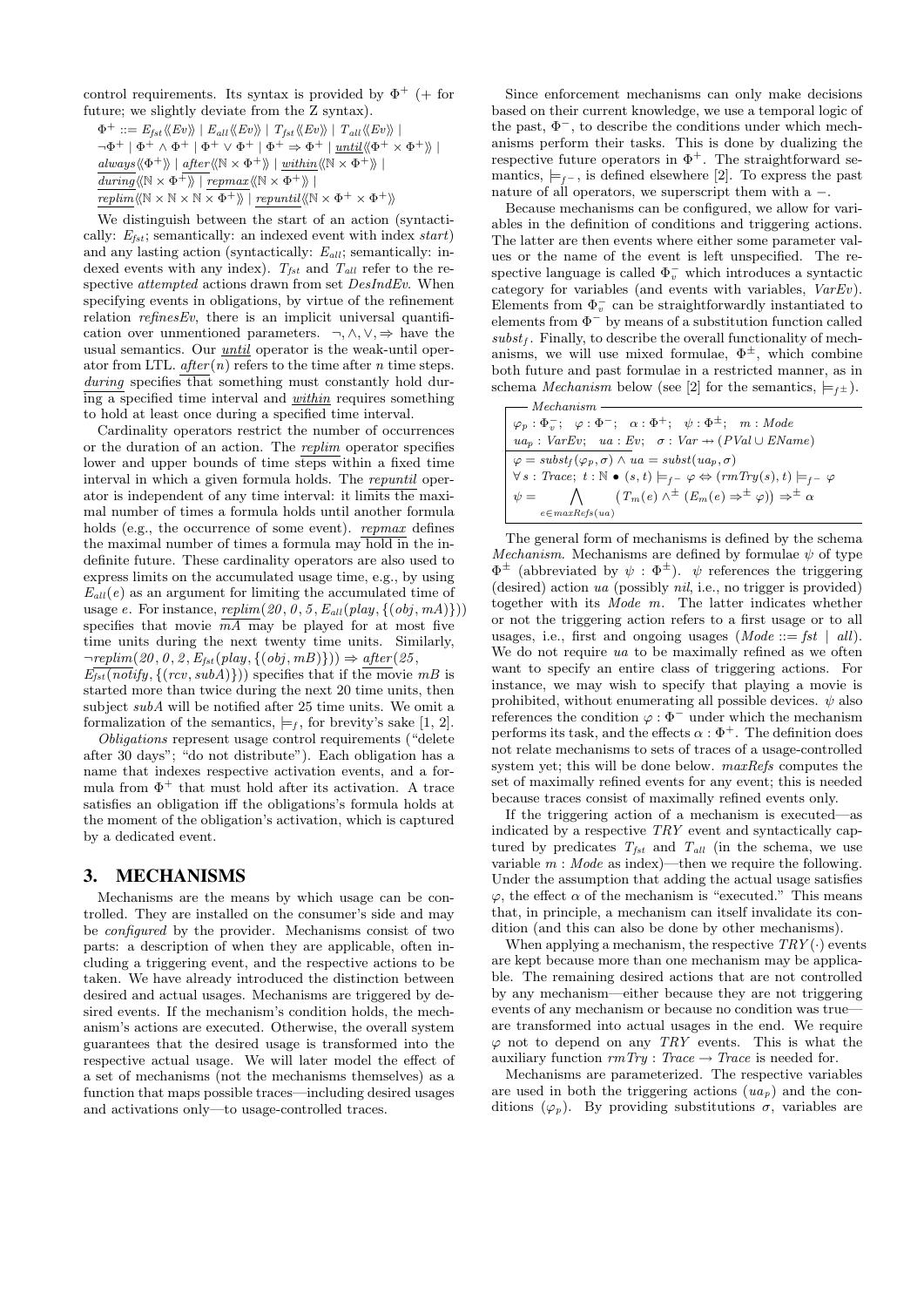instantiated. The process of instantiating variables models the configuration of mechanisms.

Four Classes of Mechanisms. There are four classes of control mechanisms [2]: inhibition, finite delay, modification of usage, and execution of actions. Inhibition reduces the set of possible executions. Delays postpone usages. Modifications change usages, for instance, by converting an editing usage into a reading usage only or by lowering the quality of an output signal. The execution of actions adds events to the execution, e.g., logging events, or sending signals to the provider. In principle, all usage control policies could be enforced by inhibitors and executors only; modifiers and delayers merely increase user convenience. For instance, a mechanism may not categorically forbid watching unpaid movies, but rather reduce the quality considerably.

Because we differentiate between desired and actual usages, the effect of a mechanism may add events to a trace, but never remove any. Inhibition is then modeled as not adding the actual usage corresponding to a desired usage. The effect of applying a set of mechanisms to a trace is the trace that satisfies all formulae of the mechanisms and that, in addition, exhibits, at each time step, a minimum set of events—mechanisms may add events that relate to their "task" but not arbitrary events. This is handled below.

Executors add events to a trace. If event ua is desired at time t and  $\varphi$  also holds at t, then the sequences of events in exacts are executed. The composition of mechanisms (given below) ensures that the desired usage ua is also converted into an actual usage, provided that this would not affect any other mechanism. Function *subst* substitutes variables w.r.t. the substitution provided as  $\sigma$  by schema *Mechanism*.  $= E$ recutor

*Mechanism*; *exacts*<sub>p</sub>: 
$$
\mathbb{P}seq VarEv
$$
; *exacts*:  $\mathbb{P}seq Ev$   
\n*exacts* =  $\text{map}(\lambda t : seq VarEv \bullet \text{maps}(\lambda x : VarEv \bullet \text{subs})$   
\n $\text{subst}(x, \sigma), t), \text{exacts}_p)$   
\n $\alpha = \bigwedge_{es \in \text{exacts}} \bigwedge_{i=1}^{t \neq s} \frac{after(i-1, T_{all}(es(i)))}{\text{subst}(es(i))}$ 

The *Eraser* deletes an object (variable  $V(1)$ )  $V(2)$  days after it was stored. Note the absence of a triggering action.  $- *Eraser*$ 

 $Executor[before^-(V(2), E_{fst}((store, \{(obj, V(1))\}))) \wedge$ <sup>-</sup>  $-\overline{\frac{within}{\text{``within}^-(V(2), E_{fst}((delete, \{(obj, V(1))\})))/\varphi_p},$  $(nil, \varnothing)/ua_p, fst/m, \{(\text{delete}, \{(obj, V(1))\})\}$ /exacts<sub>p</sub>]

 $Modifiers$  replace an event ua by a set of events  $modifyBy$ under certain conditions. Constraint 2 of schema Modifier states that, in contrast to executors, modifiers are always triggered by a desired usage and, furthermore, that events are replaced by different events. The specified effect,  $\alpha$ , is similar to that of *Executors*, except that the events that are added are drawn from the set  $modifyBy$  rather than exacts and that ua is not added if the mechanism is applicable. An example of a modifier is given by the schema  $NoPayNoGood:$ songs not paid for will only be played in reduced quality.

Modifier  $\label{thm:mechanism} Mechanism;\quad modifyBy_p: \mathbb{P}\;VarEv;\quad modifyBy: \mathbb{P}\;Ev$  $\overline{modifyBy} = \text{map}_{s}(\lambda x : \text{VarEv} \bullet \text{subst}(x, \sigma), \text{modifyBy}_{p})$  $ua \neq (nil, \varnothing) \land ua \not\in modifyBy$  $\alpha = \neg E_m(ua) \wedge$  $\wedge$ e∈modifyBy  $T_{all}(e)$ 

| $\longrightarrow$ NoPayNoGood $-$                                                         |
|-------------------------------------------------------------------------------------------|
|                                                                                           |
| $Modifier[always^{-}(\neg^{-}E_{fst}((pay, \{(obj, V(1))\})))/\varphi_{p},$               |
| $(\text{play}, \{(\text{obj}, V(1), (\text{qual}, \text{full}))\})/u_{ap}, \text{all/m},$ |
| $\{(play, {(obj, V(1)), (qual, red)}\})\}/modifyBy_p$                                     |

Inhibitors prevent specified events from happening when given conditions are met. Hence, they are modifiers with an empty  $\text{modifyBy set.}$  An example for an inhibiting control mechanism is given by the schema Subscription. It ensures that each play is preceded by a pay that dates back at most  $V(2)$  days.

| $\longrightarrow$ Inhibitor $\longrightarrow$<br>$Modifier[\emptyset/modifyBy_p]$                            |
|--------------------------------------------------------------------------------------------------------------|
| $\longrightarrow$ Subscription $\longrightarrow$                                                             |
| $Inhibitor \left[\neg \neg \underline{within}^-(V(2), E_{fst}((pay, \{ (obj, V(1)) \})))/\varphi_p, \right]$ |
| $\left(\text{play}, \left\{(\text{obj}, V(1))\right\}\right) / \text{ua}_p, \text{all/m}\right)$             |

Delayers. Delaying mechanisms perform a sequence of events, seque, if ua is desired and condition  $\varphi$  is true. Once this sequence of events has occurred, the request to execute ua is expressed again. Delayers always delay an attempted usage, which motivates the second constraint of schema Delayer. We omit an example for brevity's sake [2].

| - Delayer                                                                                                                               |
|-----------------------------------------------------------------------------------------------------------------------------------------|
| <i>Mechanism</i> ; $\text{seq}_p : \text{seq}_1 \text{Var} E v$ ; $\text{seq}_1 E v$                                                    |
| $ua \neq (nil, \emptyset) \land \text{see} = \text{map}(\lambda x : \text{VarEv} \bullet \text{subst}(x, \sigma), \text{see} \text{p})$ |
| $# \, \text{see} \, \text{see}$                                                                                                         |
| $\alpha = \neg E_m(ua) \wedge \bigwedge \text{ after } (i-1, T_{all}(see (i))) \wedge$<br>$i=1$                                         |
| $after(\#see, T_m(ua))$                                                                                                                 |

Composition and Semantics. In this paper, we use trace transformers to express properties of usage-controlled systems, as opposed to simply using sets of traces. If the semantics of a set of mechanisms and the system specification were both given by sets of traces, then we could simply define the composition of the two as the intersection of the sets of traces. However, this imposes constraints on the system: it must be liberal enough, i.e., under-specified, to allow for the effects of applying mechanisms (because we do not confine ourselves to inhibitors, applying mechanisms is not simply a trace refinement). In contrast, specifying mechanisms as trace transformers allows us to apply them to arbitrary systems that, when specified, must not take into account the possibility of future mechanisms being applied.

Simultaneously applied mechanisms may interfere with each other: two mechanisms may be triggered by the same event; the effect of one mechanism may trigger another (and this may lead to loops); and the effect of one mechanism may invalidate the condition of a mechanism that was applied before. We simply forbid such cases here [2].

The schema CombinedMechanism above defines the composition of mechanisms in terms of functions  $\mu$  and  $\mu^*$ . The trace transformer  $\mu$  applies all mechanisms and possibly adds usages that are allowed by the mechanisms (e.g., action ua of executors). The function  $\mu^*$  afterwards transforms TRY events that are not controlled by any mechanism into the respective actual usage, and then removes all remaining TRY events. We use an auxiliary function,  $addEv: Trace \times \mathbb{N} \times Ev \times Mode \rightarrow Trace$ , that adds an event with a given mode to a trace at a specified time.

Constraint 2 of schema CombinedMechanism specifies three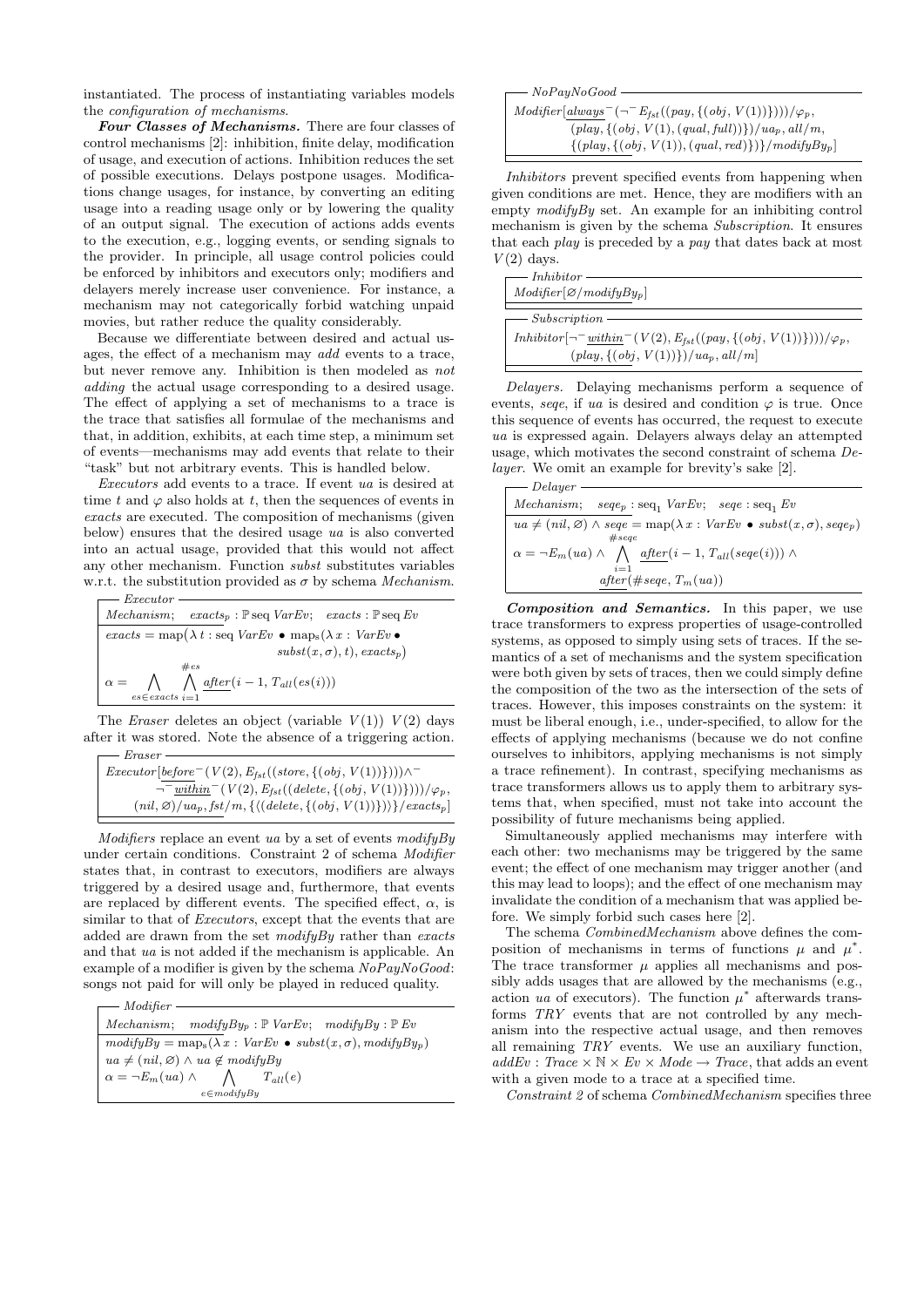

Figure 1: Possible effects of an inhibitor

conditions, one per conjunct. First, the effect of applying mechanisms at most adds events. Second, the resulting trace satisfies  $always(u.\psi)$  for all mechanisms u in the system. Third, those desired usages for which no mechanism was applicable are transformed into actual usages, unless their transformation would render a mechanism applicable. The intuition behind the formalization is that if a desired usage  $e$ occurs and no mechanism with a trigger that is refined by e is applicable (because all conditions  $\varphi$  do not hold), then either the actual usage is part of the trace, or adding this event would make one of the mechanisms applicable. We quantify over all potentially applicable mechanisms even though this is forbidden by the interference conditions described below; this is done to cater for relaxations of those conditions.

The motivation for the third case, and its complexity, is as follows. Consider an inhibitor i with condition  $i.\varphi =$  $\neg^-$ repmax<sup> $-(3, E_{fst}(e))$ , for some event e. This inhibitor en-</sup> sures that *e* happens at most three times. Consequently,  $i.\psi = (T_{\text{fst}}(e) \wedge i.\varphi) \Rightarrow \neg E_{\text{fst}}(e)$ . Let  $e = (\text{play}, \{(\text{name},$ 123)}) and both  $e_1 = (play, {(name, 123), (device, 1)} )$  and  $e_2 = (play, (name, 123), (device, 2))$  be refinements of e. Furthermore, let s denote a trace with  $(s, 1) \models_f T_{\text{fst}}(e)$ ,  $(s, 2) \models_f T_{fst}(e)$ , and  $(s, 3) \models_f T_{fst}(e_1) \wedge T_{fst}(e_2)$  (Fig. 1) (a); for simplicity's sake, we neither consider maximum refinements here nor do we show the  $(nil, \emptyset)$  events). In other words, at time 3, there are two concurrent desired play events on different devices. Applying  $i$  will add  $(e, start)$ to both  $s(1)$  and  $s(2)$  because  $\neg i.\varphi$  holds at both times, and adding the events does not invalidate  $\neg i.\varphi$ . Furthermore,  $(s, 3) \models_{f^-} \neg i.\varphi$ , i.e., the inhibitor is not applicable at time 3 either.

Now, to satisfy  $\neg i.\varphi$ , an inhibitor could simply prohibit both  $(e_1, start)$  and  $(e_2, start)$  at time 3 (Fig. 1 (b)). However, this seems undesirable from the consumer's perspective who has agreed to a policy stating that a movie must not be played more than three (rather than two) times. The inhibitor could also allow either  $(e_1, start)$  or  $(e_2, start)$  at time 3, but not both, also satisfying  $\neg i.\varphi$  (Figs. 1 (c) and (d)). When adding both  $(e_1, start)$  and  $(e_2, start)$  to  $s(3)$ , then the resulting trace would violate  $\neg i.\varphi$  (Fig. 1 (e)). Our definition of  $\mu$  ensures that either one from Figs. 1 (c) and (d) is chosen non-deterministically (choosing none would invalidate constraint 2). In essence, the problem is that we have to express that "if, under a given condition, an event was added, some formula must be true", where adding the event may in itself invalidate the condition. The problem is thus not bound to the fact that we allow for parallel occurrences of events that are refinements of the same event.

Mechanisms are underspecified in that they can add arbitrary events, as long as the respective properties are not violated. That means that for a trace i, the set { $o: Trace \bullet \forall t$ :  $\mathbb{N} \bullet i(t) \subseteq o(t) \land (o, t) \models_{f^{\pm}} \bigwedge_{u \in u \text{c}mechs} u.\psi \land \ldots \}$  contains those traces that look like  $i$ , but may contain additional events and yet satisfy the formula  $\psi$  of each mechanism. We hence require the effect of applying a set of mechanisms to be minimal, ensured by constraint 3. Constraints 2 and 3 together define the function  $\mu$ . Minimal traces need not be unique. Constraint 4 removes the remaining  $TRY(\cdot)$  events and transforms the desired usages that are not controlled by any mechanism into the respective actual usages. This defines function  $\mu^*$ .

Usage-Controlled Systems. Thus far, the "original" traces of a system have not been related to the usage-controlled ones. We also have not provided basic constraints such as the uniqueness of names, activation signals, etc. This is now done in the schema UCSystem, which completes our description of usage control mechanisms. Traces is the set of traces that are possible in the unprotected system, i.e., without any mechanisms in place; we assume all usages to be desired usages. UCTraces is the set of traces after application of the mechanisms given by  $Es \cup Ms \cup Is \cup Ds$ —each of which is equipped with a substitution for the variables oc-